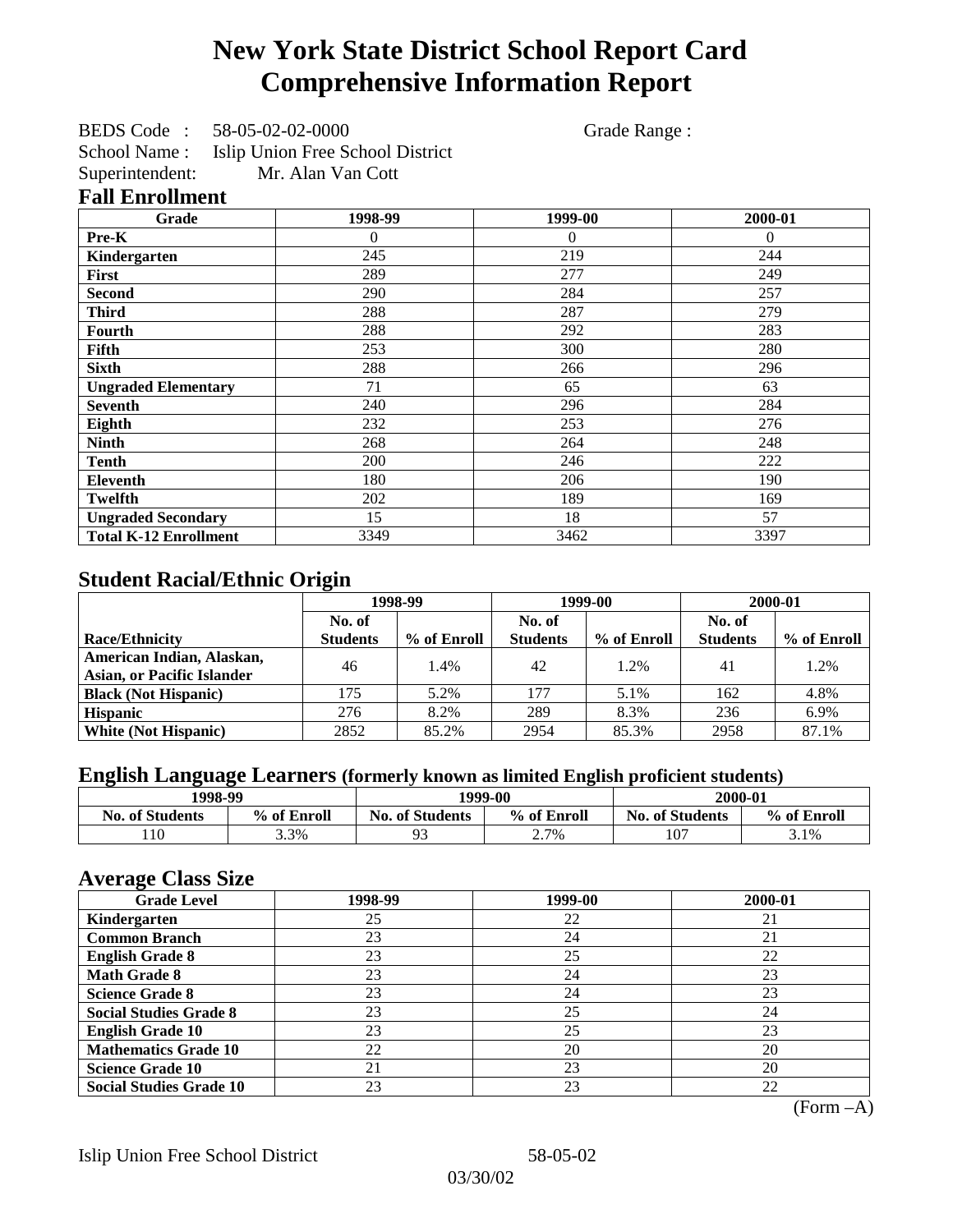## **District Need to Resource Capacity Category**

| <b>N/RC Category</b> | <b>Description</b>                                                  |
|----------------------|---------------------------------------------------------------------|
|                      | This is a school district with average student needs in relation to |
|                      | district resource capacity.                                         |

### **Similar School Group and Description**

| <b>Similar School Group</b> | <b>Description</b> |
|-----------------------------|--------------------|
| <b>NA</b>                   | <b>NA</b>          |

**All schools within the same N/RC category are divided into three similar groups defined by the percentage of students in the school who are eligible for the free lunch program and/or who are English Language Learners (formerly known as Limited English proficient).**

## **Attendance and Suspension**

|                               | 1997-98         |         |                 | 1998-99 | 1999-00         |         |
|-------------------------------|-----------------|---------|-----------------|---------|-----------------|---------|
|                               | No. of          | $%$ of  | No. of          | $%$ of  | No. of          | $%$ of  |
|                               | <b>Students</b> | Enroll. | <b>Students</b> | Enroll. | <b>Students</b> | Enroll. |
| <b>Annual Attendance Rate</b> |                 | 95.9%   |                 | 95.0%   |                 | 96.5%   |
| <b>Student Suspensions</b>    | 82              | 2.6%    | 90              | 2.7%    |                 | 3.3%    |

## **Student Socioeconomic and Stability Indicators (Percent of Enrollment)**

|                          | 1998-99 | 1999-00   | 2000-01 |
|--------------------------|---------|-----------|---------|
| <b>Free Lunch</b>        | 10.7%   | 9.5%      | 11.5%   |
| <b>Reduced Lunch</b>     | 5.9%    | 4.5%      | 5.8%    |
| <b>Public Assistance</b> | N/A     | N/A       | N/A     |
| <b>Student Stability</b> | NA      | <b>NA</b> | NA      |

### **Staff Counts**

| 2000-01 |
|---------|
| 270     |
| 13      |
| 36      |
|         |
|         |
|         |

\*Teaching out of certification more than on an incidental basis.

(Form –B)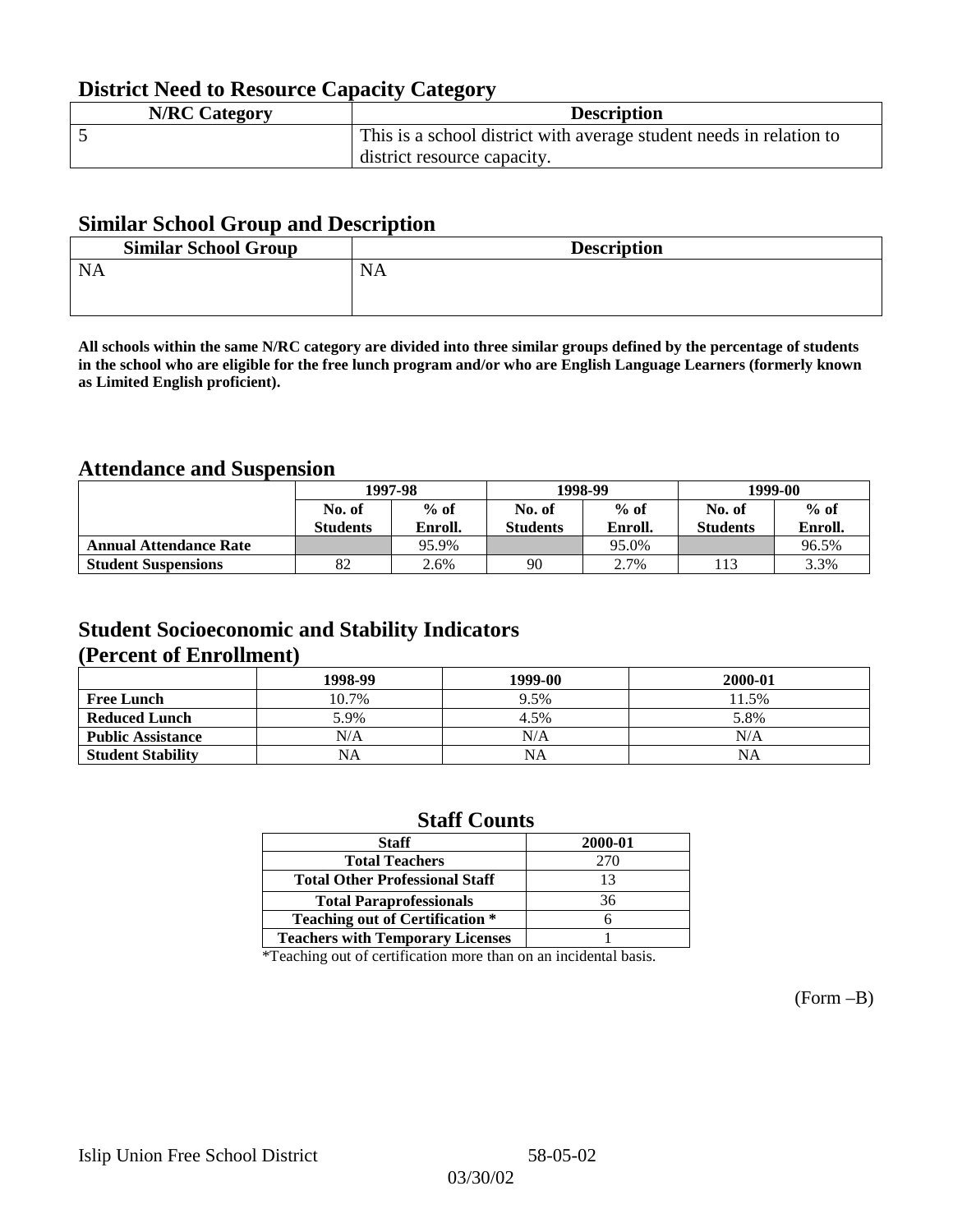# **High School Graduates and Dropouts**

| $\epsilon$ | 1998-99         |                                 | 1999-00          |                 |                                 | 2000-01          |                 |                                 |
|------------|-----------------|---------------------------------|------------------|-----------------|---------------------------------|------------------|-----------------|---------------------------------|
| Total      | <b>Regents</b>  | $\frac{6}{6}$<br><b>Regents</b> | Total            | <b>Regents</b>  | $\frac{0}{0}$<br><b>Regents</b> | <b>Total</b>     | <b>Regents</b>  | $\frac{0}{0}$<br><b>Regents</b> |
| Graduates  | <b>Diplomas</b> | <b>Diplomas</b>                 | <b>Graduates</b> | <b>Diplomas</b> | <b>Diplomas</b>                 | <b>Graduates</b> | <b>Diplomas</b> | <b>Diplomas</b>                 |
| l 78       | 112             | 63%                             | 164              | 104             | 63%                             | 172              |                 | 66%                             |

## **High School Graduates\* Earning Regents Diplomas (All Students)**

## **Distribution of 2000-01 Graduates (All Students)**

|                | To 4-vear<br>College | To 2-year<br>College | <b>To Other Post-</b><br><b>Secondary</b> | <b>To the Military</b> | <b>Employment</b> | Other |
|----------------|----------------------|----------------------|-------------------------------------------|------------------------|-------------------|-------|
| <b>Number</b>  | 98                   | 43                   |                                           |                        | ∸                 |       |
| <b>Percent</b> | 57%                  | 25%                  | 1%                                        | 1%                     | 16%               | 0%    |

### **2000-01 High School Completers with Disabilities**

| Graduates* | <b>Regents</b><br><b>Diplomas</b> | <b>IEP Diplomas</b><br>or Certificates | <b>All 2000-01</b><br>completers |
|------------|-----------------------------------|----------------------------------------|----------------------------------|
| a          | b)                                | r                                      | $(a+c)$                          |
|            |                                   |                                        |                                  |

\* Local Diplomas (including local diplomas with Regents endorsements)

## **High School Noncompletion Rates**

| $\sim$               | 1998-99         |         |                 | 1999-00 | 2000-01         |         |
|----------------------|-----------------|---------|-----------------|---------|-----------------|---------|
|                      | No. of          | $%$ of  | No. of          | $%$ of  | No. of          | $%$ of  |
|                      | <b>Students</b> | Enroll. | <b>Students</b> | Enroll. | <b>Students</b> | Enroll. |
| Dropped out          | $\gamma_1$      | 2.5%    | 16              | 1.8%    |                 | 1.0%    |
| Entered GED program* |                 | 0.5%    |                 | 0.4%    |                 | $0.0\%$ |

\* The number and percentage of students who entered an alternative program leading to a high school equivalency diploma during each school year.

 $(Form - C)$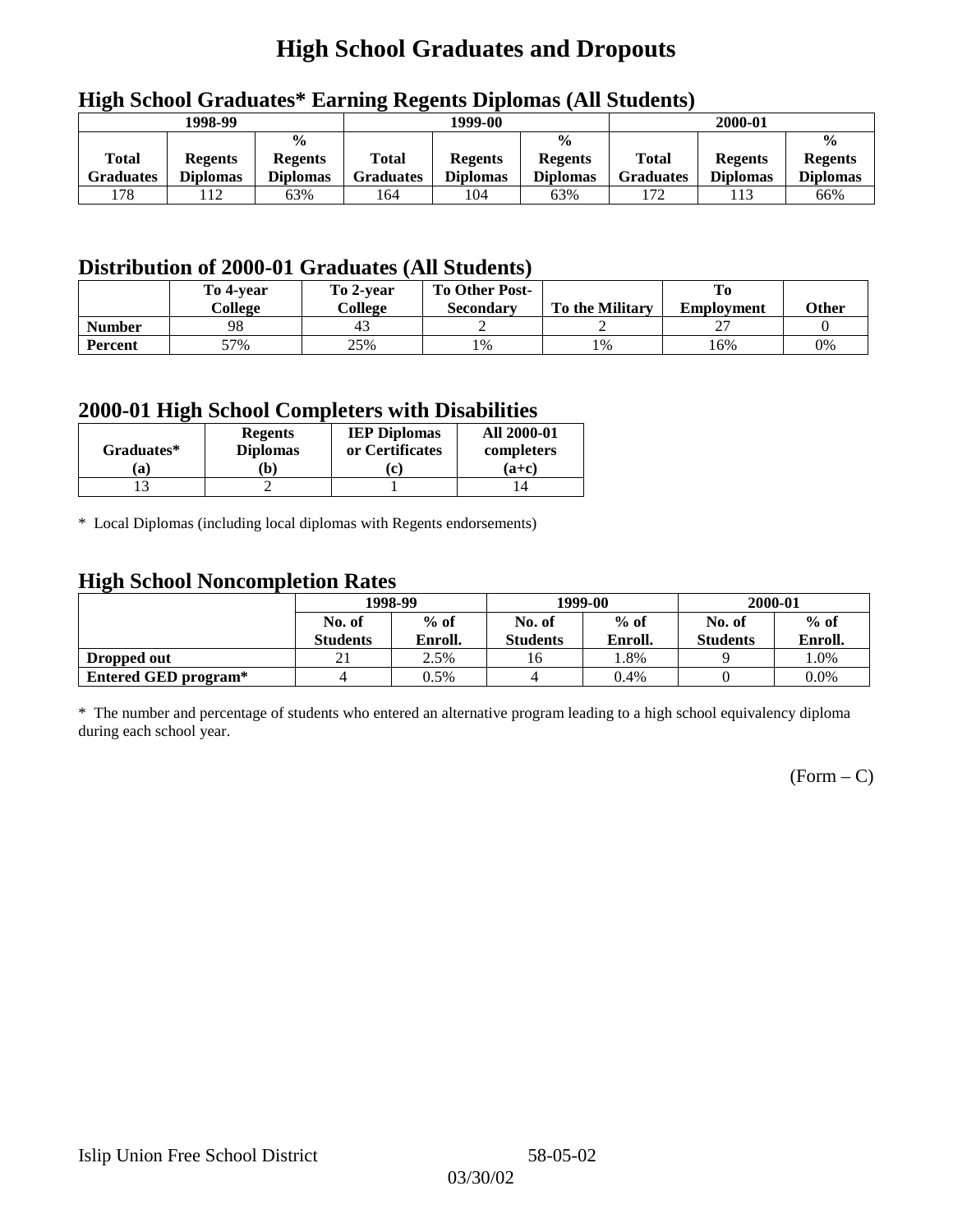# **Second Language Proficiency Examinations**

|                | 1998-99    |           |                   | 1999-00   | 2000-01    |           |  |
|----------------|------------|-----------|-------------------|-----------|------------|-----------|--|
| <b>Test</b>    | No. Tested | % Passing | <b>No. Tested</b> | % Passing | No. Tested | % Passing |  |
| French         |            | 0%        |                   | 0%        |            | 0%        |  |
| <b>German</b>  |            | 0%        |                   | 0%        |            | 0%        |  |
| <b>Italian</b> |            | 0%        |                   | 0%        | 39         | 74%       |  |
| Latin          |            | 0%        |                   | 0%        |            | 0%        |  |
| <b>Spanish</b> |            | 0%        | 200               | 92%       | 142        | 69%       |  |

#### **General Education Students**

### **Students with Disabilities**

|                | 1998-99    |           |                   | 1999-00   | 2000-01           |           |  |
|----------------|------------|-----------|-------------------|-----------|-------------------|-----------|--|
| <b>Test</b>    | No. Tested | % Passing | <b>No. Tested</b> | % Passing | <b>No. Tested</b> | % Passing |  |
| French         |            | $0\%$     |                   | 0%        |                   | 0%        |  |
| German         |            | 0%        |                   | 0%        |                   | 0%        |  |
| <b>Italian</b> |            | 0%        |                   | 0%        |                   |           |  |
| Latin          |            | 0%        |                   | $0\%$     |                   | 0%        |  |
| <b>Spanish</b> |            | 0%        |                   |           |                   | 86%       |  |

**School reports contain data for students with disabilities for the 1999-00 and 2000-01 school years only because of changes in data collection procedures; 1998-99 data do not appear. District reports contain data for all students with disabilities enrolled in the district for the 1998-99, 1999-00 and 2000-01 school years.**

 $(Form - D)$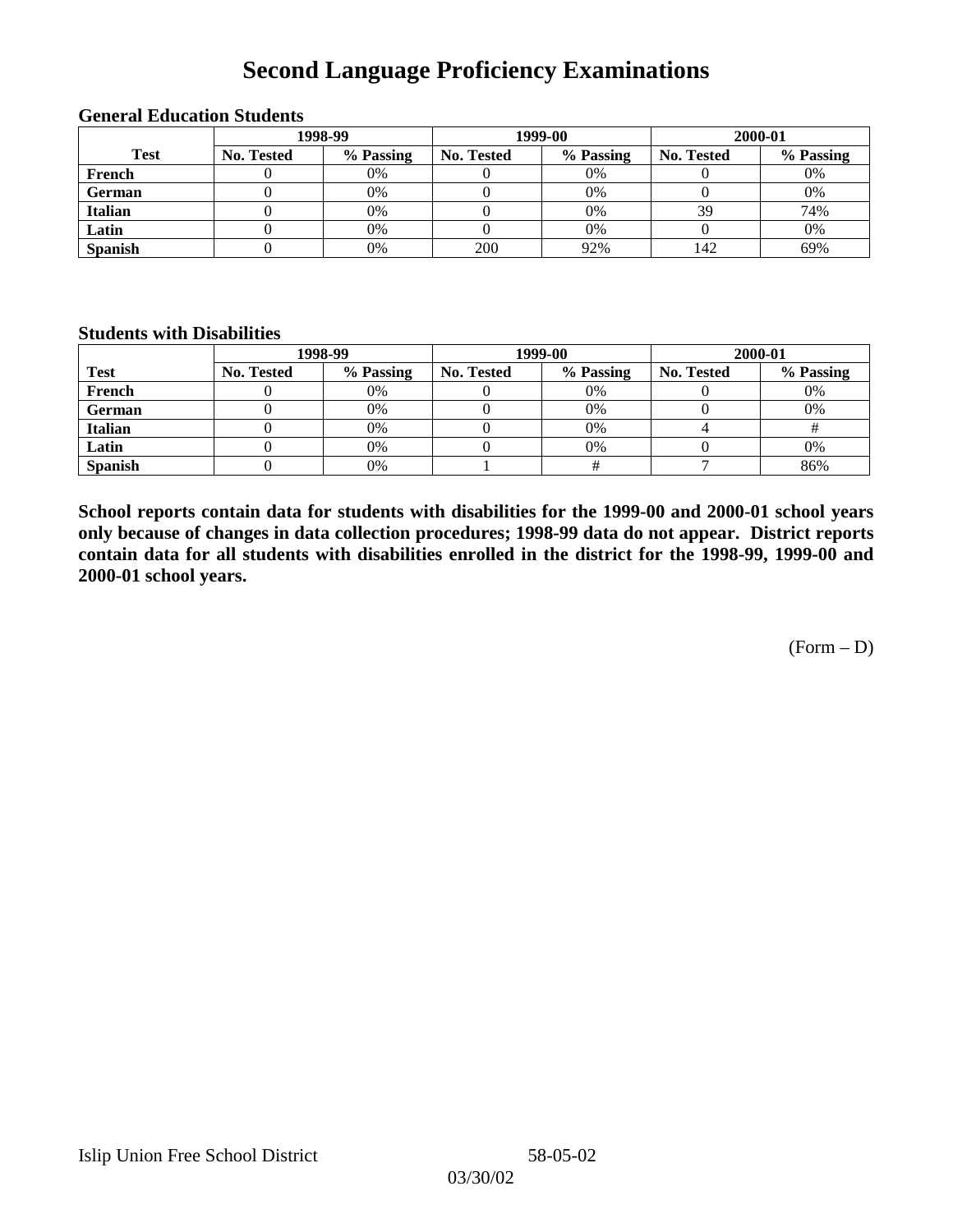# **Regents Competency Tests**

|                       | 1998-99    |           |                   | 1999-00   | 2000-01           |           |  |
|-----------------------|------------|-----------|-------------------|-----------|-------------------|-----------|--|
| <b>Test</b>           | No. Tested | % Passing | <b>No. Tested</b> | % Passing | <b>No. Tested</b> | % Passing |  |
| <b>Math</b>           |            | 47%       |                   |           |                   |           |  |
| <b>Science</b>        | l 14       | 66%       | 20                | 45%       |                   | 0%        |  |
| <b>Reading</b>        | 10         | 70%       |                   | 0%        |                   | 0%        |  |
| Writing               |            | 62%       |                   | 0%        |                   | 0%        |  |
| <b>Global Studies</b> | 37         | 59%       | 18                | 50%       |                   |           |  |
| US Hist & Gov't.      | 46         | 59%       | 45                | 67%       |                   | 73%       |  |

#### **General Education Students**

### **Students with Disabilities**

|                       |                   | 1998-99   | 1999-00           |           | 2000-01           |           |
|-----------------------|-------------------|-----------|-------------------|-----------|-------------------|-----------|
| <b>Test</b>           | <b>No. Tested</b> | % Passing | <b>No. Tested</b> | % Passing | <b>No. Tested</b> | % Passing |
| <b>Math</b>           |                   | 60%       | 39                | 69%       | 40                | 78%       |
| <b>Science</b>        | 41                | 59%       | 27                | 48%       | 20                | 45%       |
| <b>Reading</b>        |                   | 86%       |                   | 64%       |                   | 92%       |
| Writing               |                   | 100%      | 10                | 100%      | 10                | 100%      |
| <b>Global Studies</b> | 26                | 35%       |                   | 27%       | 10                | 60%       |
| US Hist & Gov't.      |                   | 91%       | 15                | 80%       |                   | 71%       |

**School reports contain data for students with disabilities for the 1999-00 and 2000-01 school years only because of changes in data collection procedures; 1998-99 data do not appear. District reports contain data for all students with disabilities enrolled in the district for the 1998-99, 1999-00 and 2000-01 school years.**

(Form –E)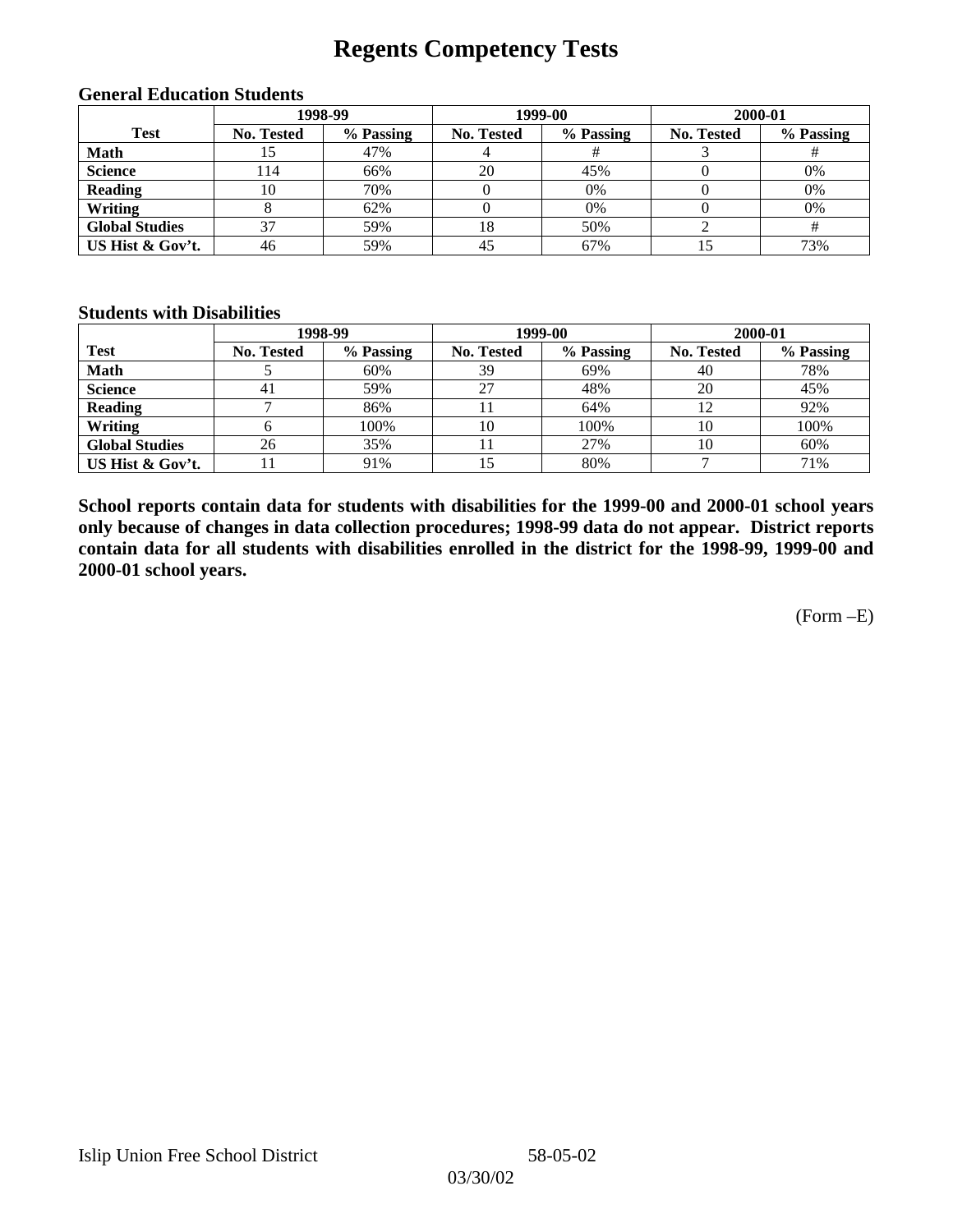|                                                             | <b>All Students</b>                 |                                                        |                | <b>Students with Disabilities</b> |                           |                  |  |  |  |
|-------------------------------------------------------------|-------------------------------------|--------------------------------------------------------|----------------|-----------------------------------|---------------------------|------------------|--|--|--|
|                                                             | 1999                                | 2000                                                   | 2001           | 1999                              | 2000                      | 2001             |  |  |  |
|                                                             |                                     | <b>Comprehensive English</b>                           |                |                                   |                           |                  |  |  |  |
| Number Tested                                               | 229                                 | 215                                                    | 225            | $\overline{7}$                    | $\mathbf{0}$              | 19               |  |  |  |
| Number scoring 55 to 100                                    | 187                                 | 199                                                    | 212            | $\theta$                          | $\Omega$                  | 14               |  |  |  |
| Number scoring 65 to 100                                    | 130                                 | 156                                                    | 185            | $\overline{0}$                    | $\overline{0}$            | 6                |  |  |  |
| Number scoring 85 to 100                                    | 35                                  | 27                                                     | 56             | $\Omega$                          | $\Omega$                  | 1                |  |  |  |
| Percentage of Tested Scoring 55-100                         | 82%                                 | 93%                                                    | 94%            | 0%                                | 0%                        | 74%              |  |  |  |
| Percentage of Tested Scoring 65-100                         | 57%                                 | 73%                                                    | 82%            | 0%                                | 0%                        | 32%              |  |  |  |
| Percentage of Tested Scoring 85-100                         | 15%                                 | 13%                                                    | 25%            | 0%                                | 0%                        | 5%               |  |  |  |
|                                                             |                                     | Math I                                                 |                |                                   |                           |                  |  |  |  |
| Number Tested                                               | 264<br>319<br>332<br>18<br>22<br>31 |                                                        |                |                                   |                           |                  |  |  |  |
| Number scoring 55 to 100                                    | 196                                 | 231                                                    | 258            | $\overline{5}$                    | $\overline{7}$            | 16               |  |  |  |
| Number scoring 65 to 100                                    | 175                                 | 210                                                    | 217            | $\overline{4}$                    | 3                         | 11               |  |  |  |
| Number scoring 85 to 100                                    | 80                                  | 104                                                    | 61             | $\overline{1}$                    | $\overline{0}$            | $\overline{0}$   |  |  |  |
| Percentage of Tested Scoring 55-100                         | 74%                                 | 72%                                                    | 78%            | 28%                               | 32%                       | 52%              |  |  |  |
| Percentage of Tested Scoring 65-100                         | 66%                                 | 66%                                                    | 65%            | 22%                               | 14%                       | 35%              |  |  |  |
| Percentage of Tested Scoring 85-100                         | 30%                                 | 33%                                                    | 18%            | 6%                                | $0\%$                     | $0\%$            |  |  |  |
| Math A                                                      |                                     |                                                        |                |                                   |                           |                  |  |  |  |
| Number Tested                                               | $\boldsymbol{0}$                    | $\boldsymbol{0}$                                       | $\mathbf{0}$   | $\overline{0}$                    | $\mathbf{0}$              | $\boldsymbol{0}$ |  |  |  |
| Number scoring 55 to 100                                    | $\overline{0}$                      | $\overline{0}$                                         | $\overline{0}$ | $\overline{0}$                    | $\overline{0}$            | $\overline{0}$   |  |  |  |
| Number scoring 65 to 100                                    | $\boldsymbol{0}$                    | $\mathbf{0}$                                           | $\mathbf{0}$   | $\overline{0}$                    | $\boldsymbol{0}$          | $\boldsymbol{0}$ |  |  |  |
| Number scoring 85 to 100                                    | $\mathbf{0}$                        | $\mathbf{0}$                                           | $\mathbf{0}$   | $\mathbf{0}$                      | $\mathbf{0}$              | $\boldsymbol{0}$ |  |  |  |
| Percentage of Tested Scoring 55-100                         | 0%                                  | 0%                                                     | 0%             | 0%                                | 0%                        | 0%               |  |  |  |
| Percentage of Tested Scoring 65-100                         | 0%                                  | 0%                                                     | 0%             | 0%                                | 0%                        | 0%               |  |  |  |
| Percentage of Tested Scoring 85-100                         | 0%                                  | 0%                                                     | 0%             | 0%                                | 0%                        | 0%               |  |  |  |
|                                                             |                                     | <b>Global Studies (last administered January 2000)</b> |                |                                   |                           |                  |  |  |  |
| Number Tested                                               | 179                                 | 6                                                      |                | $\overline{4}$                    | 1                         |                  |  |  |  |
| Number scoring 55 to 100                                    | 173                                 | 5                                                      |                | $\overline{\overline{t}}$         | $\overline{\overline{t}}$ |                  |  |  |  |
| Number scoring 65 to 100                                    | 159                                 | $\overline{4}$                                         |                | $\#$                              | $\#$                      |                  |  |  |  |
| Number scoring 85 to 100                                    | 54                                  | $\mathbf{0}$                                           |                | $\frac{1}{2}$                     | #                         |                  |  |  |  |
| Percentage of Tested Scoring 55-100                         | 97%                                 | 83%                                                    |                | $\overline{\#}$                   | $\overline{\#}$           |                  |  |  |  |
| Percentage of Tested Scoring 65-100                         | 89%                                 | 67%                                                    |                | #                                 | #                         |                  |  |  |  |
| Percentage of Tested Scoring 85-100                         | 30%                                 | 0%                                                     |                | #                                 | $\overline{\#}$           |                  |  |  |  |
| Global History and Geography (first administered June 2000) |                                     |                                                        |                |                                   |                           |                  |  |  |  |
| Number Tested                                               |                                     | 228                                                    | 228            |                                   | 19                        | 20               |  |  |  |
| Number scoring 55 to 100                                    |                                     | 222                                                    | 221            |                                   | $\overline{15}$           | 17               |  |  |  |
| Number scoring 65 to 100                                    |                                     | 214                                                    | 214            |                                   | $\overline{13}$           | $\overline{13}$  |  |  |  |
| Number scoring 85 to 100                                    |                                     | 96                                                     | 101            |                                   | $\overline{3}$            | $\overline{4}$   |  |  |  |
| Percentage of Tested Scoring 55-100                         |                                     | 97%                                                    | 97%            |                                   | 79%                       | 85%              |  |  |  |
| Percentage of Tested Scoring 65-100                         |                                     | 94%                                                    | 94%            |                                   | 68%                       | 65%              |  |  |  |
| Percentage of Tested Scoring 85-100                         |                                     | 42%                                                    | 44%            |                                   | 16%                       | 20%              |  |  |  |

 $(Form - G)$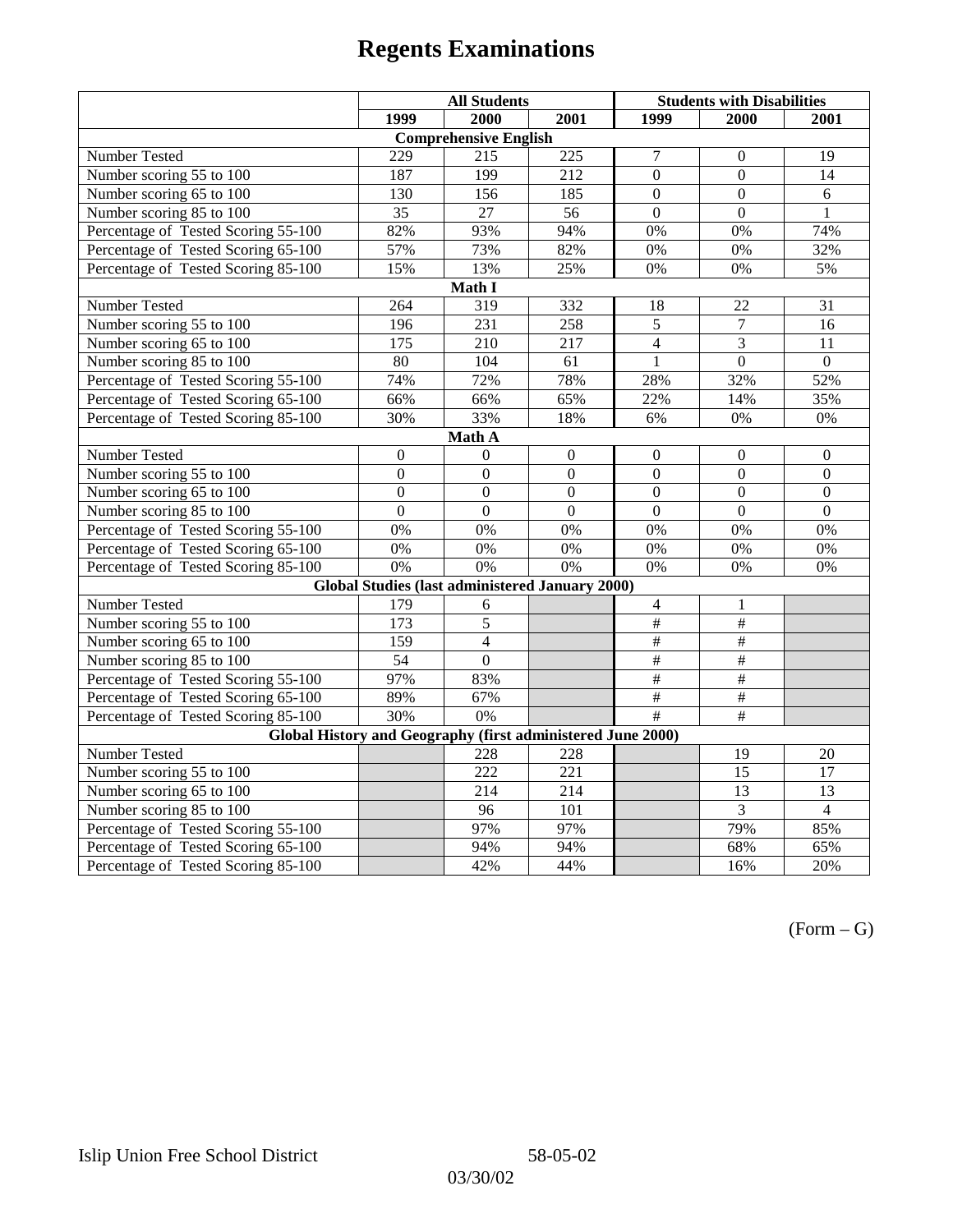|                                                              | <b>All Students</b> |      |          | <b>Students with Disabilities</b> |      |                |  |
|--------------------------------------------------------------|---------------------|------|----------|-----------------------------------|------|----------------|--|
|                                                              | 1999                | 2000 | 2001     | 1999                              | 2000 | 2001           |  |
| U.S. History and Government (last administered January 2001) |                     |      |          |                                   |      |                |  |
| Number Tested                                                | 141                 | 160  | 17       |                                   | 3    | $\Omega$       |  |
| Number scoring 55 to 100                                     | 135                 | 152  | 13       | #                                 | #    | $\theta$       |  |
| Number scoring 65 to 100                                     | 122                 | 140  | 12       | $\#$                              | #    | $\theta$       |  |
| Number scoring 85 to 100                                     | 46                  | 54   | $\Omega$ | #                                 | #    | $\Omega$       |  |
| Percentage of Tested Scoring 55-100                          | 96%                 | 95%  | 76%      | #                                 | #    | 0%             |  |
| Percentage of Tested Scoring 65-100                          | 87%                 | 88%  | 71%      | #                                 | #    | $0\%$          |  |
| Percentage of Tested Scoring 85-100                          | 33%                 | 34%  | 0%       | #                                 | #    | $0\%$          |  |
| U.S. History and Government (first administered June 2001)   |                     |      |          |                                   |      |                |  |
| Number Tested                                                |                     |      | 209      |                                   |      | 16             |  |
| Number scoring 55 to 100                                     |                     |      | 204      |                                   |      | 16             |  |
| Number scoring 65 to 100                                     |                     |      | 200      |                                   |      | 16             |  |
| Number scoring 85 to 100                                     |                     |      | 121      |                                   |      | $\mathfrak{D}$ |  |
| Percentage of Tested Scoring 55-100                          |                     |      | 98%      |                                   |      | 100%           |  |
| Percentage of Tested Scoring 65-100                          |                     |      | 96%      |                                   |      | 100%           |  |
| Percentage of Tested Scoring 85-100                          |                     |      | 58%      |                                   |      | 12%            |  |

(Form – H)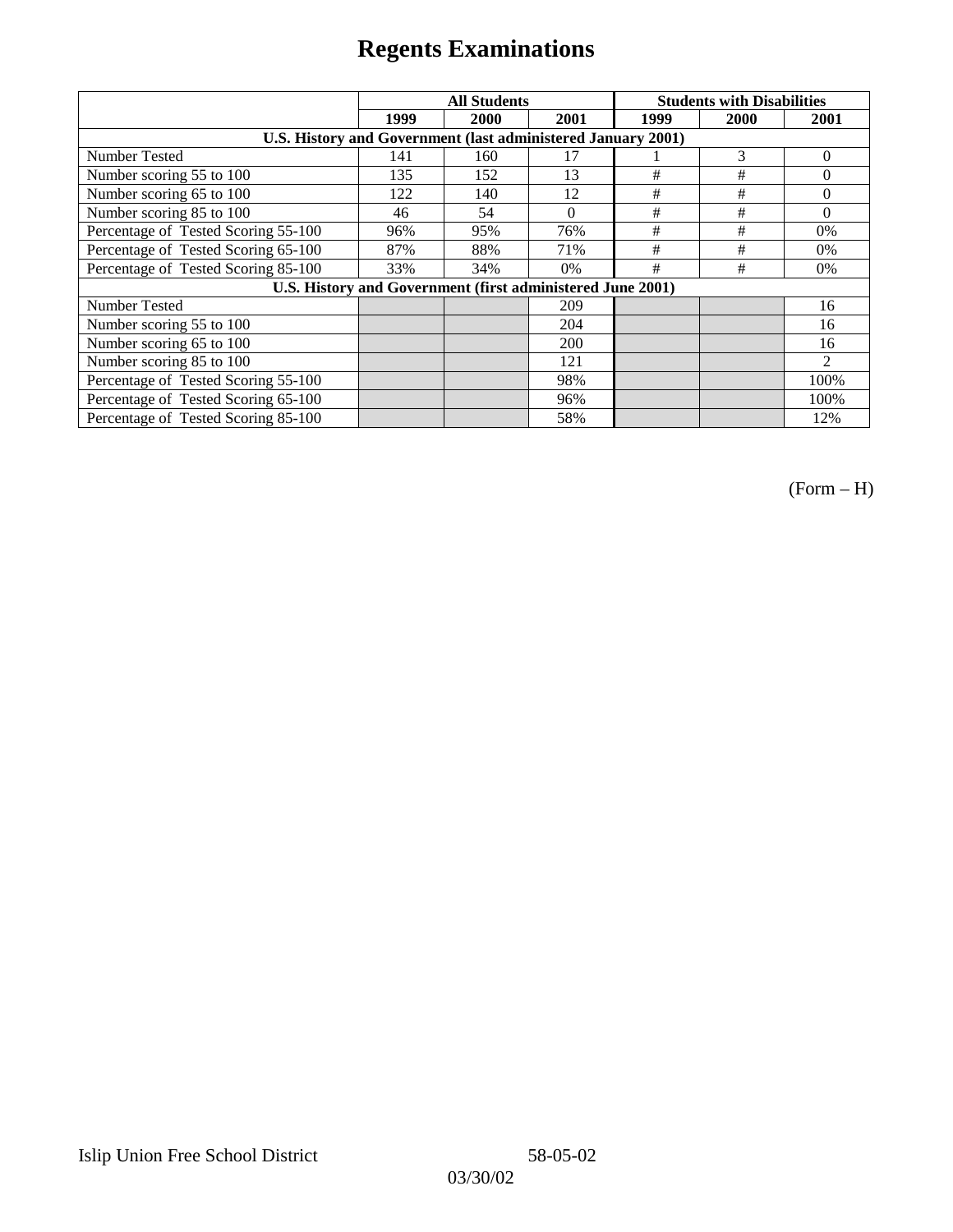# **Average Grade Enrollment**

### **All Students**

| Year | Grade 9<br><b>Enrollment</b><br>(June) | Grade 10<br><b>Enrollment</b><br>(June) | Grade 11<br><b>Enrollment</b><br>(June) | Grade 12<br><b>Enrollment</b><br>(June) | $AGE^*$ |
|------|----------------------------------------|-----------------------------------------|-----------------------------------------|-----------------------------------------|---------|
| 1999 | 252                                    | 200                                     | 178                                     | 191                                     | 205     |
| 2000 | 258                                    | 246                                     | 202                                     | 180                                     | 222     |
| 2001 | 257                                    | 231                                     | 218                                     | 190                                     | 224     |

\* In schools with no grade 9 - 12 enrollment, AGE is the grade 8 enrollment

#### **Students with Disabilities**

| Year | Grade 9<br><b>Enrollment</b><br>(June) | Grade 10<br><b>Enrollment</b><br>(June) | Grade 11<br><b>Enrollment</b><br>(June) | Grade 12<br><b>Enrollment</b><br>(June) | $AGE^*$ |
|------|----------------------------------------|-----------------------------------------|-----------------------------------------|-----------------------------------------|---------|
| 1999 | 28                                     | 28                                      | 18                                      | 19                                      | 23      |
| 2000 | 30                                     | 34                                      | 26                                      | 18                                      | 27      |
| 2001 | 28                                     | 26                                      | 21                                      |                                         | 24      |

\* In schools with no grade 9 - 12 enrollment, AGE is the grade 8 enrollment

(Form – I)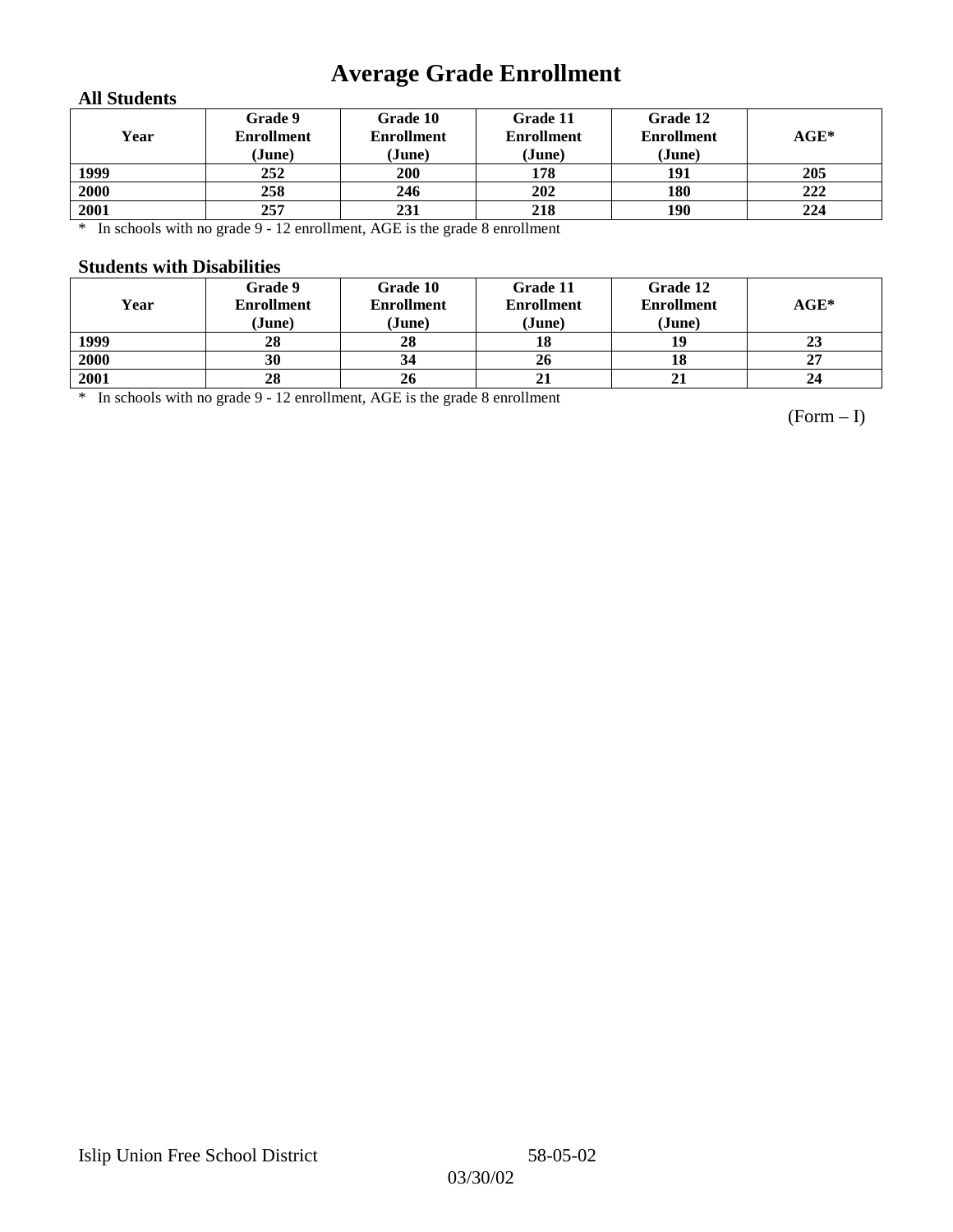|                                       | <b>All Students</b> |                              |                  | <b>Students with Disabilities</b> |                  |                  |
|---------------------------------------|---------------------|------------------------------|------------------|-----------------------------------|------------------|------------------|
|                                       | 1999                | 2000                         | 2001             | 1999                              | 2000             | 2001             |
| <b>Average Grade Enrollment (AGE)</b> | 205                 | $\overline{222}$             | $\overline{224}$ | 23                                | $\overline{27}$  | $\overline{24}$  |
|                                       |                     | <b>Comprehensive French</b>  |                  |                                   |                  |                  |
| <b>Number Tested</b>                  | 26                  | 1                            | 32               | $\mathbf{0}$                      | $\mathbf{0}$     | $\mathbf{0}$     |
| Number scoring 55 to 100              | 26                  | $\overline{\#}$              | $\overline{32}$  | $\overline{0}$                    | $\overline{0}$   | $\overline{0}$   |
| Number scoring 65 to 100              | 26                  | $\#$                         | 32               | $\mathbf{0}$                      | $\mathbf{0}$     | $\mathbf{0}$     |
| Number scoring 85 to 100              | $\overline{13}$     | $\overline{\#}$              | 16               | $\mathbf{0}$                      | $\mathbf{0}$     | $\mathbf{0}$     |
| Percentage of AGE Tested              | 13%                 | $\#$                         | 14%              | $0\%$                             | 0%               | 0%               |
| Percentage of AGE Scoring 55-100      | 13%                 | $\#$                         | 14%              | 0%                                | 0%               | 0%               |
| Percentage of AGE Scoring 65-100      | 13%                 | #                            | 14%              | 0%                                | 0%               | 0%               |
| Percentage of AGE Scoring 85-100      | 6%                  | $\#$                         | 7%               | $0\%$                             | $0\%$            | $0\%$            |
| Percentage of Tested Scoring 65-100   | 100%                | #                            | 100%             | 0%                                | 0%               | 0%               |
|                                       |                     | <b>Comprehensive Italian</b> |                  |                                   |                  |                  |
| Number Tested                         | $\theta$            | 34                           | 1                | $\Omega$                          | $\Omega$         | $\boldsymbol{0}$ |
| Number scoring 55 to 100              | $\boldsymbol{0}$    | 34                           | $\overline{\#}$  | $\overline{0}$                    | $\boldsymbol{0}$ | $\boldsymbol{0}$ |
| Number scoring 65 to 100              | $\mathbf{0}$        | 34                           | $\overline{\#}$  | $\overline{0}$                    | $\mathbf{0}$     | $\mathbf{0}$     |
| Number scoring 85 to 100              | $\overline{0}$      | $\overline{20}$              | #                | $\overline{0}$                    | $\overline{0}$   | $\overline{0}$   |
| Percentage of AGE Tested              | 0%                  | 15%                          | #                | 0%                                | 0%               | 0%               |
| Percentage of AGE Scoring 55-100      | 0%                  | 15%                          | #                | 0%                                | 0%               | 0%               |
| Percentage of AGE Scoring 65-100      | 0%                  | 15%                          | $\frac{1}{2}$    | 0%                                | 0%               | 0%               |
| Percentage of AGE Scoring 85-100      | 0%                  | 9%                           | #                | 0%                                | 0%               | 0%               |
| Percentage of Tested Scoring 65-100   | 0%                  | 100%                         | $\overline{\#}$  | 0%                                | 0%               | 0%               |
|                                       |                     | <b>Comprehensive German</b>  |                  |                                   |                  |                  |
| Number Tested                         | $\overline{0}$      | $\mathbf{0}$                 | $\boldsymbol{0}$ | $\mathbf{0}$                      | $\mathbf{0}$     | $\boldsymbol{0}$ |
| Number scoring 55 to 100              | $\mathbf{0}$        | $\mathbf{0}$                 | $\overline{0}$   | $\overline{0}$                    | $\theta$         | $\mathbf{0}$     |
| Number scoring 65 to 100              | $\overline{0}$      | $\overline{0}$               | $\overline{0}$   | $\overline{0}$                    | $\overline{0}$   | $\boldsymbol{0}$ |
| Number scoring 85 to 100              | $\overline{0}$      | $\overline{0}$               | $\overline{0}$   | $\overline{0}$                    | $\overline{0}$   | $\overline{0}$   |
| Percentage of AGE Tested              | 0%                  | 0%                           | 0%               | 0%                                | 0%               | 0%               |
| Percentage of AGE Scoring 55-100      | 0%                  | 0%                           | 0%               | 0%                                | 0%               | 0%               |
| Percentage of AGE Scoring 65-100      | 0%                  | 0%                           | 0%               | 0%                                | 0%               | 0%               |
| Percentage of AGE Scoring 85-100      | 0%                  | 0%                           | 0%               | 0%                                | 0%               | 0%               |
| Percentage of Tested Scoring 65-100   | 0%                  | 0%                           | $0\%$            | 0%                                | 0%               | 0%               |
|                                       |                     | <b>Comprehensive Hebrew</b>  |                  |                                   |                  |                  |
| Number Tested                         | $\boldsymbol{0}$    | $\boldsymbol{0}$             | $\boldsymbol{0}$ | $\mathbf{0}$                      | $\mathbf{0}$     | $\boldsymbol{0}$ |
| Number scoring 55 to 100              | $\overline{0}$      | $\overline{0}$               | $\overline{0}$   | $\overline{0}$                    | $\overline{0}$   | $\overline{0}$   |
| Number scoring 65 to 100              | $\mathbf{0}$        | $\mathbf{0}$                 | $\Omega$         | $\boldsymbol{0}$                  | $\boldsymbol{0}$ | $\boldsymbol{0}$ |
| Number scoring 85 to 100              | $\overline{0}$      | $\overline{0}$               | $\overline{0}$   | $\overline{0}$                    | $\overline{0}$   | $\overline{0}$   |
| Percentage of AGE Tested              | $\overline{0\%}$    | 0%                           | 0%               | 0%                                | 0%               | 0%               |
| Percentage of AGE Scoring 55-100      | 0%                  | 0%                           | 0%               | 0%                                | 0%               | 0%               |
| Percentage of AGE Scoring 65-100      | 0%                  | 0%                           | 0%               | 0%                                | 0%               | 0%               |
| Percentage of AGE Scoring 85-100      | 0%                  | 0%                           | 0%               | $0\%$                             | 0%               | 0%               |
| Percentage of Tested Scoring 65-100   | 0%                  | 0%                           | 0%               | 0%                                | 0%               | 0%               |

(Form –J)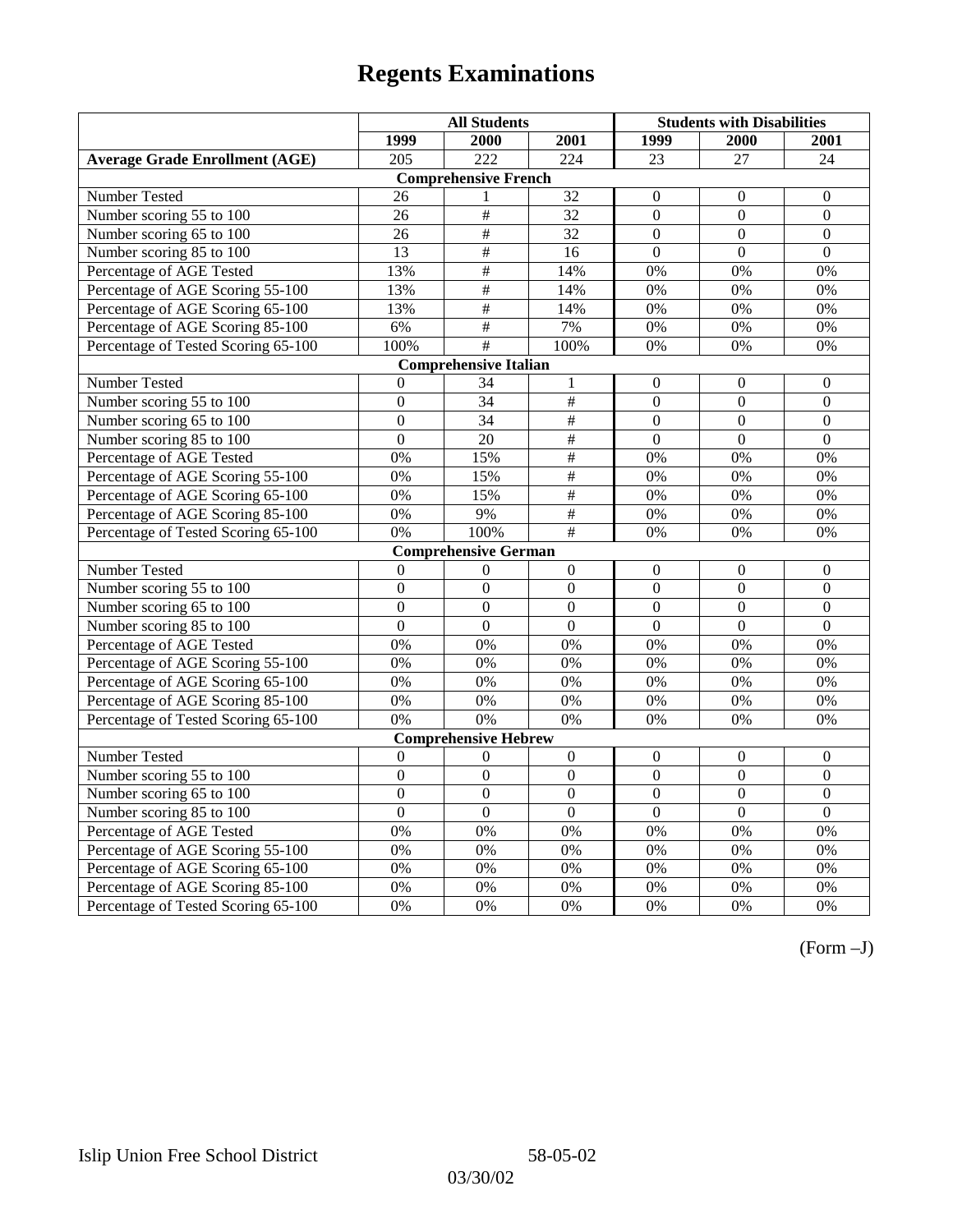|                                       |                | <b>All Students</b>          |          | <b>Students with Disabilities</b> |                |                |
|---------------------------------------|----------------|------------------------------|----------|-----------------------------------|----------------|----------------|
|                                       | 1999           | 2000                         | 2001     | 1999                              | <b>2000</b>    | 2001           |
| <b>Average Grade Enrollment (AGE)</b> | 205            | 222                          | 224      | 23                                | 27             | 24             |
|                                       |                | <b>Comprehensive Spanish</b> |          |                                   |                |                |
| <b>Number Tested</b>                  | 97             | 129                          | 127      | $\overline{0}$                    | $\overline{2}$ | $\mathbf{0}$   |
| Number scoring 55 to 100              | 97             | 127                          | 127      | $\theta$                          | #              | $\theta$       |
| Number scoring 65 to 100              | 97             | 122                          | 127      | $\boldsymbol{0}$                  | $\#$           | $\mathbf{0}$   |
| Number scoring 85 to 100              | 51             | 52                           | 80       | $\theta$                          | #              | $\Omega$       |
| Percentage of AGE Tested              | 47%            | 58%                          | 57%      | 0%                                | #              | $0\%$          |
| Percentage of AGE Scoring 55-100      | 47%            | 57%                          | 57%      | 0%                                | $\#$           | 0%             |
| Percentage of AGE Scoring 65-100      | 47%            | 55%                          | 57%      | 0%                                | #              | 0%             |
| Percentage of AGE Scoring 85-100      | 25%            | 23%                          | 36%      | 0%                                | #              | 0%             |
| Percentage of Tested Scoring 65-100   | 100%           | 95%                          | 100%     | 0%                                | #              | 0%             |
|                                       |                | <b>Comprehensive Latin</b>   |          |                                   |                |                |
| Number Tested                         | $\overline{0}$ | 0                            | $\Omega$ | $\theta$                          | $\theta$       | $\overline{0}$ |
| Number scoring 55 to 100              | $\mathbf{0}$   | $\mathbf{0}$                 | $\theta$ | $\theta$                          | $\theta$       | $\mathbf{0}$   |
| Number scoring 65 to 100              | $\mathbf{0}$   | $\mathbf{0}$                 | $\Omega$ | $\theta$                          | $\theta$       | $\Omega$       |
| Number scoring 85 to 100              | $\theta$       | $\theta$                     | $\Omega$ | $\theta$                          | $\Omega$       | $\Omega$       |
| Percentage of AGE Tested              | 0%             | 0%                           | 0%       | 0%                                | 0%             | 0%             |
| Percentage of AGE Scoring 55-100      | 0%             | 0%                           | 0%       | 0%                                | 0%             | 0%             |
| Percentage of AGE Scoring 65-100      | 0%             | 0%                           | 0%       | 0%                                | 0%             | 0%             |
| Percentage of AGE Scoring 85-100      | 0%             | 0%                           | 0%       | 0%                                | $0\%$          | $0\%$          |
| Percentage of Tested Scoring 65-100   | 0%             | 0%                           | 0%       | 0%                                | $0\%$          | $0\%$          |

(Form – K)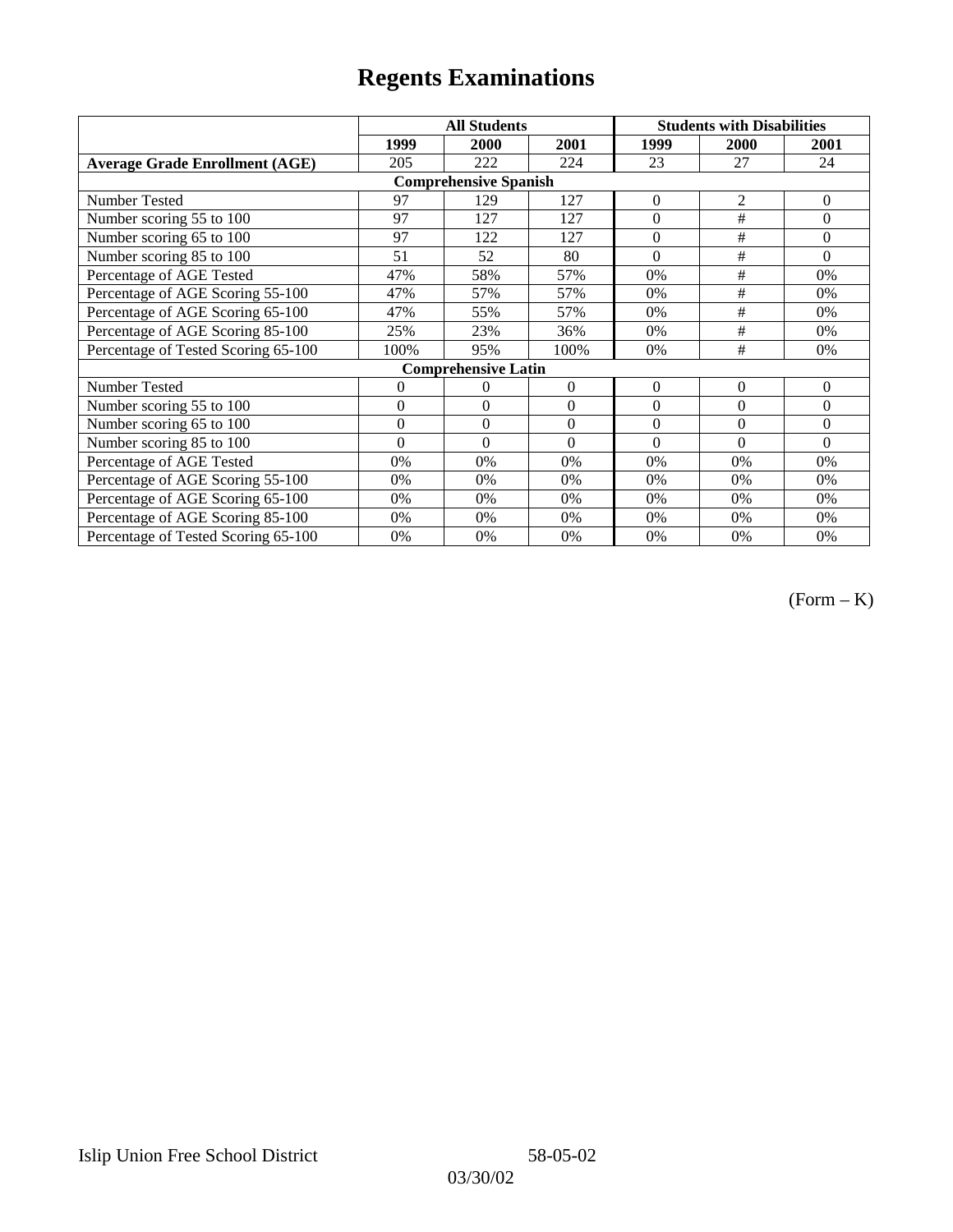|                                       | <b>All Students</b> |                                       |                | <b>Students with Disabilities</b> |                           |                |  |  |
|---------------------------------------|---------------------|---------------------------------------|----------------|-----------------------------------|---------------------------|----------------|--|--|
|                                       | 1999                | 2000                                  | 2001           | 1999                              | 2000                      | 2001           |  |  |
| <b>Average Grade Enrollment (AGE)</b> | 205                 | 222                                   | 224            | 23                                | 27                        | 24             |  |  |
|                                       |                     | Math II                               |                |                                   |                           |                |  |  |
| Number Tested                         | 163                 | 198                                   | 250            | $\overline{4}$                    | 1                         | 16             |  |  |
| Number scoring 55 to 100              | 146                 | 167                                   | 194            | #                                 | #                         | 11             |  |  |
| Number scoring 65 to 100              | 126                 | 158                                   | 175            | $\overline{+}$                    | $\overline{+}$            | $\overline{7}$ |  |  |
| Number scoring 85 to 100              | 55                  | 67                                    | 69             | #                                 | #                         | $\mathbf{0}$   |  |  |
| Percentage of AGE Tested              | 80%                 | 89%                                   | 112%           | $\overline{\#}$                   | $\overline{\#}$           | 67%            |  |  |
| Percentage of AGE Scoring 55-100      | 71%                 | 75%                                   | 87%            | #                                 | $\overline{\overline{}}$  | 46%            |  |  |
| Percentage of AGE Scoring 65-100      | 61%                 | 71%                                   | 78%            | $\frac{1}{2}$                     | $\overline{\#}$           | 29%            |  |  |
| Percentage of AGE Scoring 85-100      | 27%                 | 30%                                   | 31%            | $\overline{\#}$                   | #                         | 0%             |  |  |
| Percentage of Tested Scoring 65-100   | 77%                 | 80%                                   | 70%            | #                                 | $\overline{\overline{t}}$ | 44%            |  |  |
| <b>Math III</b>                       |                     |                                       |                |                                   |                           |                |  |  |
| Number Tested                         | 126                 | 130                                   | 150            | $\overline{0}$                    | 3                         | $\mathbf{0}$   |  |  |
| Number scoring 55 to 100              | 115                 | 117                                   | 143            | $\overline{0}$                    | #                         | $\mathbf{0}$   |  |  |
| Number scoring 65 to 100              | 109                 | 109                                   | 135            | $\theta$                          | $\overline{\#}$           | $\theta$       |  |  |
| Number scoring 85 to 100              | 41                  | 61                                    | 54             | $\theta$                          | $\#$                      | $\Omega$       |  |  |
| Percentage of AGE Tested              | 61%                 | 59%                                   | 67%            | 0%                                | $\#$                      | 0%             |  |  |
| Percentage of AGE Scoring 55-100      | 56%                 | 53%                                   | 64%            | 0%                                | #                         | 0%             |  |  |
| Percentage of AGE Scoring 65-100      | 53%                 | 49%                                   | 60%            | 0%                                | $\overline{\#}$           | 0%             |  |  |
| Percentage of AGE Scoring 85-100      | 20%                 | 27%                                   | 24%            | 0%                                | $\#$                      | 0%             |  |  |
| Percentage of Tested Scoring 65-100   | 87%                 | 84%                                   | 90%            | 0%                                | #                         | 0%             |  |  |
|                                       |                     | Math B (first administered June 2001) |                |                                   |                           |                |  |  |
| Number Tested                         |                     |                                       | $\overline{0}$ |                                   |                           | $\theta$       |  |  |
| Number scoring 55 to 100              |                     |                                       | $\overline{0}$ |                                   |                           | $\Omega$       |  |  |
| Number scoring 65 to 100              |                     |                                       | $\overline{0}$ |                                   |                           | $\mathbf{0}$   |  |  |
| Number scoring 85 to 100              |                     |                                       | $\theta$       |                                   |                           | $\mathbf{0}$   |  |  |
| Percentage of AGE Tested              |                     |                                       | 0%             |                                   |                           | 0%             |  |  |
| Percentage of AGE Scoring 55-100      |                     |                                       | 0%             |                                   |                           | 0%             |  |  |
| Percentage of AGE Scoring 65-100      |                     |                                       | 0%             |                                   |                           | 0%             |  |  |
| Percentage of AGE Scoring 85-100      |                     |                                       | 0%             |                                   |                           | 0%             |  |  |
| Percentage of Tested Scoring 65-100   |                     |                                       | 0%             |                                   |                           | 0%             |  |  |

 $(Form - L)$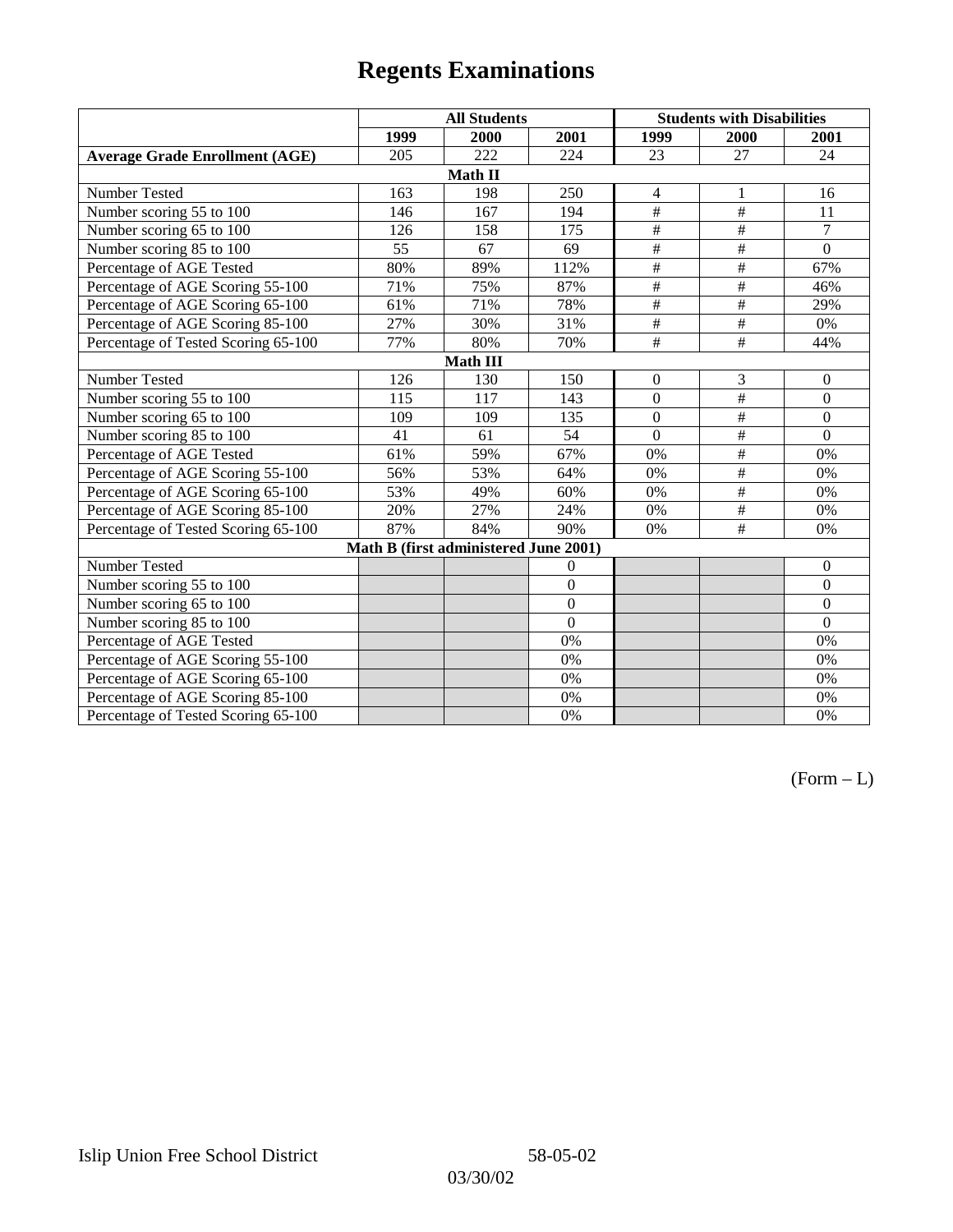|                                                                | <b>All Students</b>                             |      |                 | <b>Students with Disabilities</b> |                  |                                                            |  |  |
|----------------------------------------------------------------|-------------------------------------------------|------|-----------------|-----------------------------------|------------------|------------------------------------------------------------|--|--|
|                                                                | 1999                                            | 2000 | 2001            | 1999                              | <b>2000</b>      | <b>2001</b>                                                |  |  |
| <b>Average Grade Enrollment (AGE)</b>                          | 205                                             | 222  | 224             | 23                                | 27               | 24                                                         |  |  |
| Earth Science (last administered January 2001)                 |                                                 |      |                 |                                   |                  |                                                            |  |  |
| Number Tested                                                  | 224                                             | 175  | 75              | $\overline{4}$                    | 5                | $\boldsymbol{0}$                                           |  |  |
| Number scoring 55 to 100                                       | 200                                             | 151  | 72              | $\#$                              | $\overline{2}$   | $\boldsymbol{0}$                                           |  |  |
| Number scoring 65 to 100                                       | 173                                             | 127  | 67              | $\#$                              | $\overline{2}$   | $\theta$                                                   |  |  |
| Number scoring 85 to 100                                       | 59                                              | 39   | 37              | $\overline{\#}$                   | $\overline{0}$   | $\mathbf{0}$                                               |  |  |
| Percentage of AGE Tested                                       | 109%                                            | 79%  | 33%             | $\overline{\#}$                   | 19%              | 0%                                                         |  |  |
| Percentage of AGE Scoring 55-100                               | 98%                                             | 68%  | 32%             | $\#$                              | 7%               | 0%                                                         |  |  |
| Percentage of AGE Scoring 65-100                               | 84%                                             | 57%  | 30%             | $\#$                              | 7%               | 0%                                                         |  |  |
| Percentage of AGE Scoring 85-100                               | 29%                                             | 18%  | 17%             | $\overline{\#}$                   | 0%               | 0%                                                         |  |  |
| Percentage of Tested Scoring 65-100                            | 77%                                             | 73%  | 89%             | $\overline{\#}$                   | 40%              | 0%                                                         |  |  |
| Physical Setting: Earth Science (first administered June 2001) |                                                 |      |                 |                                   |                  |                                                            |  |  |
| Number Tested                                                  |                                                 |      | 89              |                                   |                  | 10                                                         |  |  |
| Number scoring 55 to 100                                       |                                                 |      | 83              |                                   |                  | 9                                                          |  |  |
| Number scoring 65 to 100                                       |                                                 |      | $\overline{75}$ |                                   |                  | $\overline{7}$                                             |  |  |
| Number scoring 85 to 100                                       |                                                 |      | $\overline{28}$ |                                   |                  | $\boldsymbol{0}$                                           |  |  |
| Percentage of AGE Tested                                       |                                                 |      | 40%             |                                   |                  | 42%                                                        |  |  |
| Percentage of AGE Scoring 55-100                               |                                                 |      | 37%             |                                   |                  | 38%                                                        |  |  |
| Percentage of AGE Scoring 65-100                               |                                                 |      | 33%             |                                   |                  | 29%                                                        |  |  |
| Percentage of AGE Scoring 85-100                               |                                                 |      | 12%             |                                   |                  | 0%                                                         |  |  |
| Percentage of Tested Scoring 65-100                            |                                                 |      | 84%             |                                   |                  | 70%                                                        |  |  |
|                                                                | <b>Biology (last administered January 2001)</b> |      |                 |                                   |                  |                                                            |  |  |
| Number Tested                                                  | 187                                             | 304  | 33              | 5                                 | 10               | 1                                                          |  |  |
| Number scoring 55 to 100                                       | 182                                             | 266  | 24              | $\overline{5}$                    | 9                | $\overline{\#}$                                            |  |  |
| Number scoring 65 to 100                                       | 158                                             | 218  | 10              | 3                                 | 6                | $\#$                                                       |  |  |
| Number scoring 85 to 100                                       | 45                                              | 66   | $\Omega$        | $\mathbf{1}$                      | $\mathbf{1}$     | $\overline{\ddot{}}$                                       |  |  |
| Percentage of AGE Tested                                       | 91%                                             | 137% | 15%             | 22%                               | 37%              | $\#$                                                       |  |  |
| Percentage of AGE Scoring 55-100                               | 89%                                             | 120% | 11%             | 22%                               | 33%              | $\overline{\#}$                                            |  |  |
| Percentage of AGE Scoring 65-100                               | 77%                                             | 98%  | 4%              | 13%                               | 22%              | $\#$                                                       |  |  |
| Percentage of AGE Scoring 85-100                               | 22%                                             | 30%  | $0\%$           | 4%                                | 4%               | $\#$                                                       |  |  |
| Percentage of Tested Scoring 65-100                            | 84%                                             | 72%  | 30%             | 60%                               | 60%              | $\overline{\#}$                                            |  |  |
| <b>Chemistry</b>                                               |                                                 |      |                 |                                   |                  |                                                            |  |  |
| Number Tested                                                  | 127                                             | 139  | 153             | $\overline{0}$                    | $\theta$         | $\overline{c}$                                             |  |  |
| Number scoring 55 to 100                                       | 123                                             | 130  | 144             | $\overline{0}$                    | $\overline{0}$   | $\overline{\#}$                                            |  |  |
| Number scoring 65 to 100                                       | 112                                             | 117  | 128             | $\overline{0}$                    | $\overline{0}$   | $\overline{\#}$                                            |  |  |
| Number scoring 85 to 100                                       | 40                                              | 39   | 44              | $\overline{0}$                    | $\mathbf{0}$     | $\#$                                                       |  |  |
| Percentage of AGE Tested                                       | 62%                                             | 63%  | 68%             | 0%                                | 0%               | $\#$                                                       |  |  |
| Percentage of AGE Scoring 55-100                               | 60%                                             | 59%  | 64%             | $\overline{0\%}$                  | $\overline{0\%}$ | #                                                          |  |  |
| Percentage of AGE Scoring 65-100                               | 55%                                             | 53%  | 57%             | 0%                                | 0%               | $\overline{\#}$                                            |  |  |
| Percentage of AGE Scoring 85-100                               | 20%                                             | 18%  | 20%             | 0%                                | 0%               | $\overline{\#}$                                            |  |  |
| Percentage of Tested Scoring 65-100                            | 88%                                             | 84%  | 84%             | 0%                                | 0%               | $\overline{+}$<br>$\sqrt{\Gamma_{\alpha}}$<br>$\mathbf{M}$ |  |  |

(Form – M)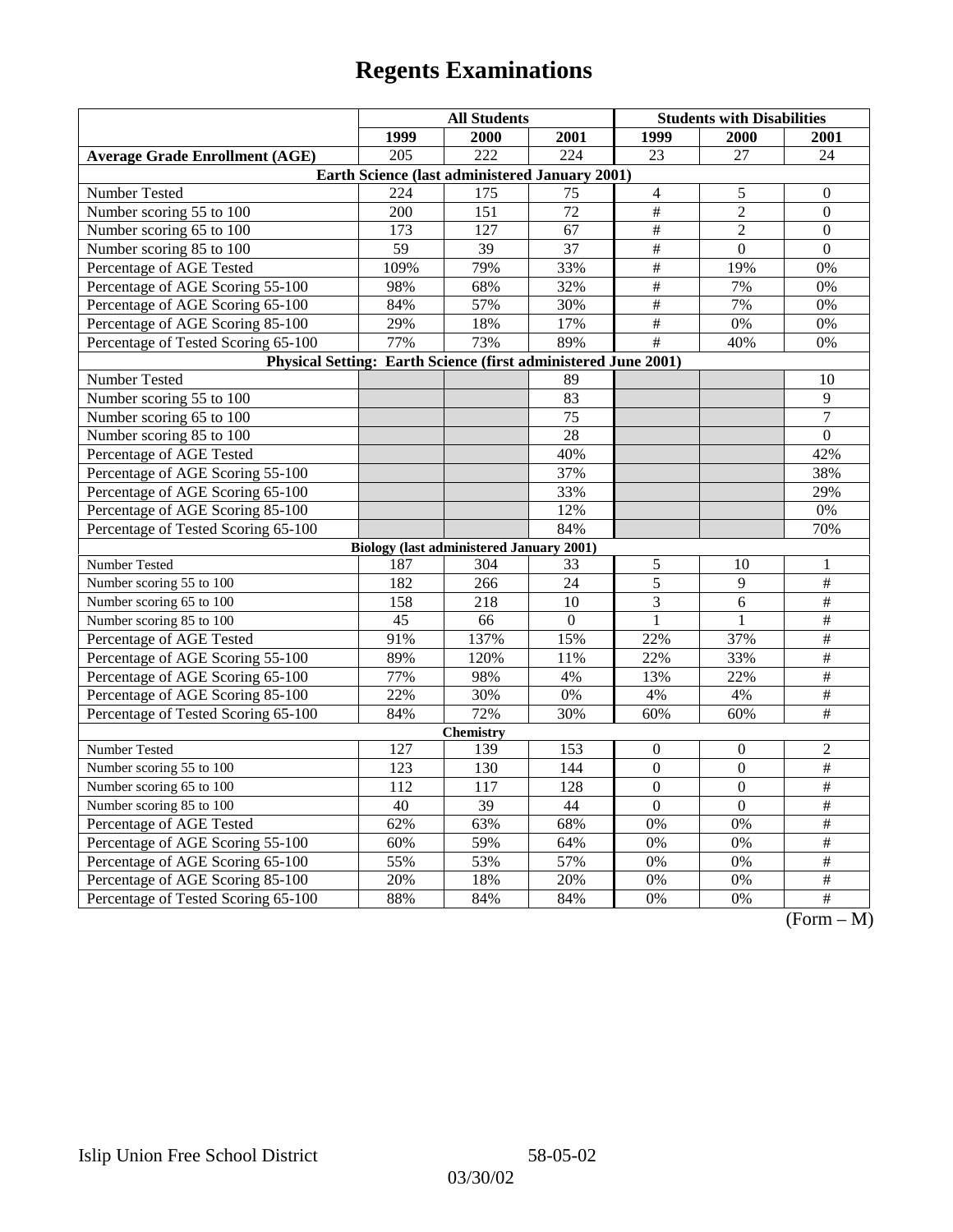|                                                   | <b>All Students</b> |      |      | <b>Students with Disabilities</b> |          |          |  |  |
|---------------------------------------------------|---------------------|------|------|-----------------------------------|----------|----------|--|--|
|                                                   | 1999                | 2000 | 2001 | 1999                              | 2000     | 2001     |  |  |
| <b>Average Grade Enrollment (AGE)</b>             | 205                 | 222  | 224  | 23                                | 27       | 24       |  |  |
| Living Environment (first administered June 2001) |                     |      |      |                                   |          |          |  |  |
| <b>Number Tested</b>                              |                     |      | 336  |                                   |          | 26       |  |  |
| Number scoring 55 to 100                          |                     |      | 330  |                                   |          | 22       |  |  |
| Number scoring 65 to 100                          |                     |      | 317  |                                   |          | 19       |  |  |
| Number scoring 85 to 100                          |                     |      | 75   |                                   |          |          |  |  |
| Percentage of AGE Tested                          |                     |      | 150% |                                   |          | 108%     |  |  |
| Percentage of AGE Scoring 55-100                  |                     |      | 147% |                                   |          | 92%      |  |  |
| Percentage of AGE Scoring 65-100                  |                     |      | 142% |                                   |          | 79%      |  |  |
| Percentage of AGE Scoring 85-100                  |                     |      | 33%  |                                   |          | 4%       |  |  |
| Percentage of Tested Scoring 65-100               |                     |      | 94%  |                                   |          | 73%      |  |  |
| <b>Physics</b>                                    |                     |      |      |                                   |          |          |  |  |
| Number Tested                                     | 56                  | 64   | 64   |                                   | $\Omega$ | $\theta$ |  |  |
| Number scoring 55 to 100                          | 55                  | 63   | 64   | #                                 | $\theta$ | $\theta$ |  |  |
| Number scoring 65 to 100                          | 54                  | 62   | 64   | #                                 | $\Omega$ | $\theta$ |  |  |
| Number scoring 85 to 100                          | 24                  | 30   | 34   | #                                 | $\Omega$ | $\Omega$ |  |  |
| Percentage of AGE Tested                          | 27%                 | 29%  | 29%  | #                                 | 0%       | 0%       |  |  |
| Percentage of AGE Scoring 55-100                  | 27%                 | 28%  | 29%  | $\#$                              | 0%       | 0%       |  |  |
| Percentage of AGE Scoring 65-100                  | 26%                 | 28%  | 29%  | #                                 | $0\%$    | 0%       |  |  |
| Percentage of AGE Scoring 85-100                  | 12%                 | 14%  | 15%  | #                                 | 0%       | 0%       |  |  |
| Percentage of Tested Scoring 65-100               | 96%                 | 97%  | 100% | #                                 | 0%       | 0%       |  |  |

(Form – N)